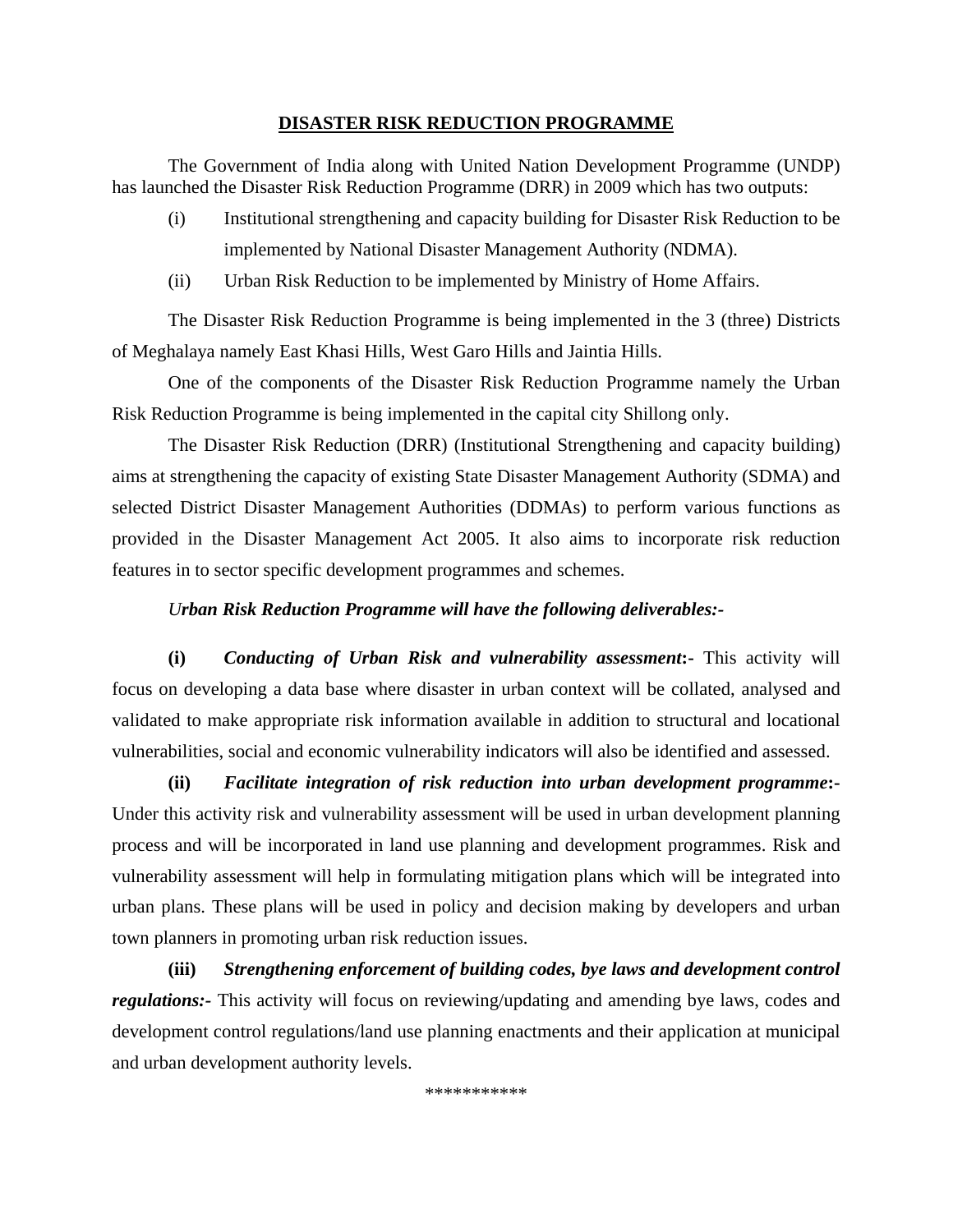## **State Report on GOI-UNDP URR Project in Meghalaya**

Implementation of DRR- URR Project in Meghalaya started in December, 2009 with the signing of MOU between the Government of Meghalaya and UNDP on  $2<sup>nd</sup>$  December, 2009. The coverage period of the project is from 2009 to 2012. The DRR Project covers the Three District of the States namely East Khasi Hills, Jaintia Hills and West Garo hills District, and the URR Project cover only the Shillong City. The fund received from UNDP is `49.26 lakhs out of `20.20 lakhs is released to the Deputy Commissioner Shillong for implementing URR Project and the remaining fund is for DRR Projects covering three Districts. The DRR Programme covers Two Block and Three Villages in each of the identified Districts as below:-

| Name of DRR Districts | Name of DRR Blocks         | Name of DRR Villages  |
|-----------------------|----------------------------|-----------------------|
| East khasi Hills      | Mylliem<br>1.              | Saisiej<br>1.         |
|                       | Khartshnong-Laitkroh<br>2. | Nonglyngkien<br>2.    |
|                       |                            | 3. Khatar Mer Village |
| Jaintia Hills         | Laskien                    | Raliang<br>1.         |
|                       | Thadlaskien<br>2.          | Moodymmai<br>2.       |
|                       |                            | 3.<br>Ialong          |
| West Garo Hills       | <b>Betasing</b><br>1.      | Rangatari<br>1.       |
|                       | 2.<br>Rongram              | Ghandhipara<br>2.     |
|                       |                            | Selbalgre<br>3.       |

 Implementation of the GOI-UNDP URR-DRR programme could not be taken up in the right earnest during the year 2010 as preliminary activities were being initiated by the Government to strengthen the Institutional set up for the DM activities in the State like establishment of SDMA Secretariat, Notification of dedicated officer for DM activities in the DDMAs and SDMA, identification of Nodal Training Institutes and other such preliminary exercise. The procedural requirements for initiation of such activities some how contributed to the delay in starting the Projects in the State. However, with all the setup in place the State is in much better position to take up the programme from 2011.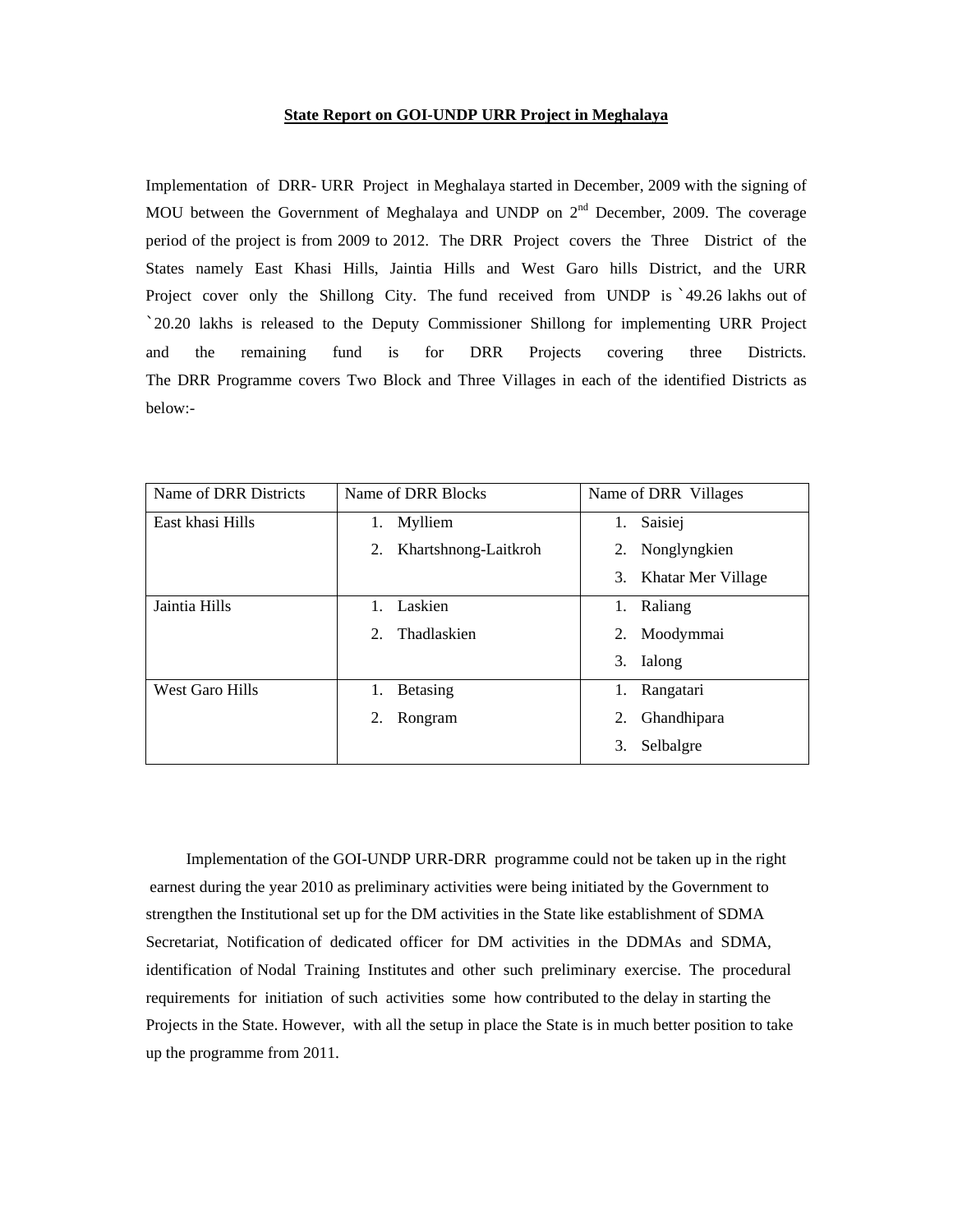1. The Disaster Risk Reduction is based on the following important parameters:

- Strengthening of SDMAs and DDMAs to fulfill the responsibilities as stipulated in the National DM Act (2005).
- Developing Methodologies and modalities for ensuring integration of disaster risk reduction into various development programmes of all partners at state and community levels.
- Undertaking measures for urban risk reduction by addressing urban planning mechanisms.
- Strengthening capacity of Government institutions and other stakeholders on post disaster recovery.
- Strengthening of knowledge and information sharing platform in disaster management.
- 2. East Khasi Hills, West Garo Hills and Jaintia Hills have been selected as the 3 DRR Programme Districts. The Shillong City already has been approved for the URR Programme. The planned DRR fund along with the modified Work Plans for each programme has been disbursed to the respective districts, and implementation of the activities under the project is in progress in the selected Blocks/ Villages in the above 3 districts. So far as the mainstreaming of DRR in the development programme is concerned, the Department of Public Works (Building and Roads) and Education have been selected by the SEC as the pilot departments.
- 3. On  $19<sup>th</sup>$  of August 2011 SDMA organized a coordination meeting with the key department, including central government organization such as CWC, NESAC (North Eastern Satellite Application Center) etc on the need for a well prepared plan of action through coordinated effort which would involve different roles to be played by the different agencies with the objective to mitigate disasters. In that meeting, extensive discussion was made on the need for a scientific study on the Hazard, Risk & Vulnerability of the State of Meghalaya for planning and better management of natural disasters. A decision has been taken to conduct HRVA study of Shillong City and West Garo Hills District under the DRR-URR Project and the NESAC has been asked to prepare and submit project proposal, which has now been approved by the State Government and is in the final state of implementation.
- 4. Two nos of Workshops have been conducted on the preparation of DM plans as per the recommendation of NDMA, each at the East Khasi Hills District (Shillong) & Jaintia Hills District (Jowai). Meeting of the Technical Group for the Shillong City Plan was also conducted and the group had a discussion on various technical aspects as well as suggested action plan for incorporation of the same City Plan. The Government of Meghalaya is regularly conducting training of SHGs, NGO-CBO members, teachers, school children, drivers, traffic police officers on S&R/FA, SSP and CBDRR throughout the State, where representatives of UNDP for the State of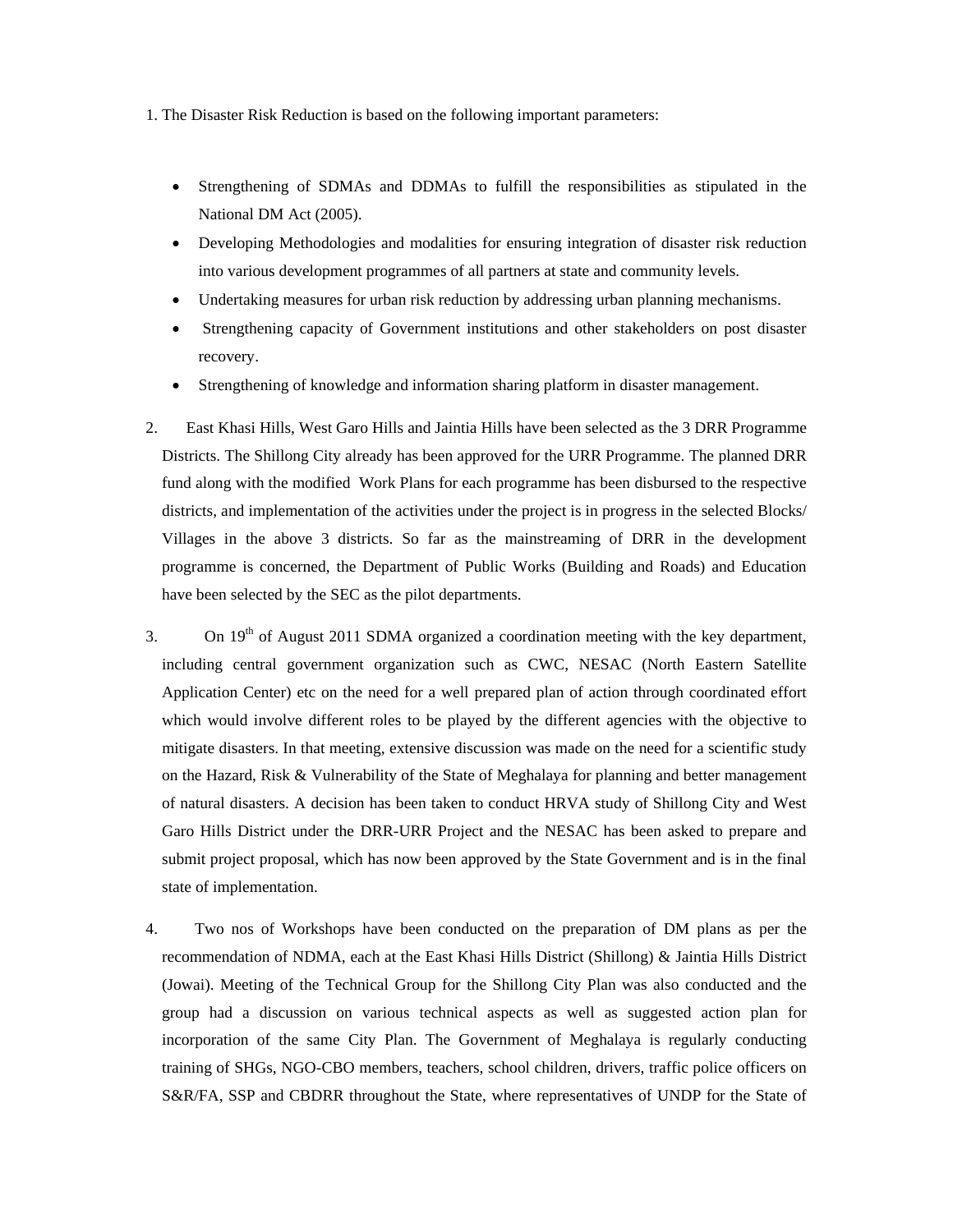Meghalaya are taking part as resource persons and helping in organizing the workshops to the district administration. DDMAs and the Meghalaya Administrative Institute (MATI) are also playing a greater role in these activities. The Civil Defence and Home Guards unit has been instructed to carry out training of school students, teachers followed by school level mock drills all over the state. Under the URR programme also, schools under the Shillong City are also carrying out the similar activities.

- 5. Workshops on Mainstreaming Disaster Management Component in to Development Programme has been taken up in the East Khasi Hills & Jaintia Hills Districts. The training of elected representative on the said issue has been organized in Shillong on  $1<sup>st</sup>$  of December 2011. The programme was organized in Hotel Pinewood in Shillong. The meeting was presided by the Revenue Minister Prof. R.C. Laloo. Other eminent persons and dignitaries were Chief Minister Dr. Mukul Sangma, Deputy Chief Minister Shri R. Lyngdoh, another Deputy Chief Minister Shri B.M Lanong, MLA Shri Paul Lyngdoh and other elected representatives including representatives from the District Council of Shillong. In the beginning Deputy Commissioner of East Khasi Hills Shri J. Lyngdoh gave his speech and it was followed by a speech from the Principal Secretary Revenue and Disaster Management Department Shri K.S Kropha on the overall scenario of the State of Meghalaya in relation to Disaster Management.
- 6. On  $25<sup>th</sup>$  of November, the DDMA of Jaintia Hills, one of the DRR District in the State of Meghalaya organized a training workshop for the officers of line departments on "Mainstreaming of DRR in to Department" at Jowai, the District head quarter Jaintia Hills. More than 50 officers participated in the workshop.
- 7. On the  $7<sup>th</sup>$  &  $8<sup>th</sup>$  September, 2012, a District Level Advocacy as mainstreaming DRR into Development was held at Circuit House, Tura where 37 participants attended.
- 8. Training of government Functionaries on Disaster Management and preparation of model Disaster Management Plan was held on the  $8<sup>th</sup>$  June, 2012 at Tura and on the  $7<sup>th</sup>$  March and  $14<sup>th</sup>$  March, 2012 at Betasing and Rongram Blocks respectively. Another such Training Programme was held on 13th March, 2012 at Asanang Village.
- 9. A training and Capacity Building Programme for village Dorbars & CBOs on CB DRM was held on 19<sup>th</sup> June, 2012 in West Garo Hills District.